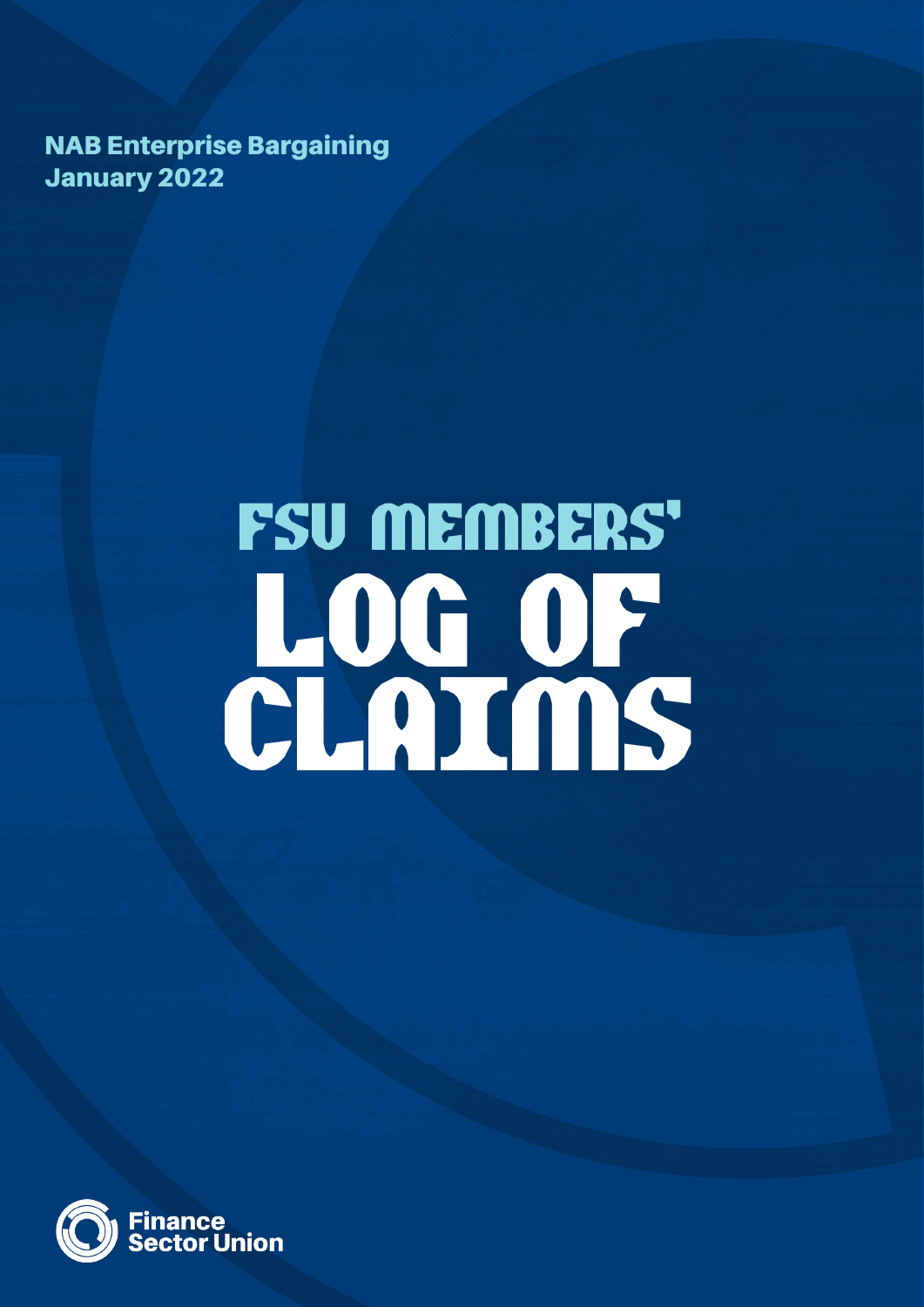

# SECTION 1: SALARY AND SUPERANNUATION

Pay ranked as the most important issue among NAB colleagues, with 81% of survey respondents indicating that their current remuneration is failing to keep up with cost-of-living increases.

Over 94% of survey respondents either agreed or strongly agreed that NAB should and can deliver an industry-leading pay increase that recognises increasing workloads and work complexity reflecting their hard work and contributions.

Including that fairness, transparency and equity are applied in determining pay across all Groups.

Only 31% of survey respondents believe that current superannuation arrangements will mean they can retire with certainty and dignity. Recent findings have demonstrated that of those retiring into poverty women are the most disproportionately affected, compounded by the gender pay gap.

### FSU Claim

- Industry-leading salary increases for all employees across Groups 1-4 that keeps ahead of the cost of living and rewards employee contributions to NAB.
- Employer superannuation contributions are to be increased and progressive. Incorporating innovative measures to address the disadvantage that women face in retirement.
- Pay transparency will be a central component of any future fair pay model that we support as will actions to address gender pay inequality.



FSU and NAB will commence negotiations for a new Enterprise Agreement (EA) in the coming weeks. The new EA will determine the pay and conditions of employment for all staff at NAB.

This round of negotiations is one of the most important we've had in years, with NAB employees facing major economic upheaval and accelerated changes to workplace practices due to the COVID-19 pandemic.

Your Union recently conducted a staff survey throughout NAB to assist in establishing the key priorities for a new Enterprise Agreement. The FSU's Claim is based on this feedback and ensuring that the Enterprise Agreement maintains conditions of employment and meets the required statutory safeguards.

| <b>SALARY AND SUPERANNUATION</b>   |    |
|------------------------------------|----|
| <b>HOURS OF WORK AND WORKLOADS</b> | Д. |
| <b>CHOICE AND CONTROL</b>          | 5  |
| <b>BEST PRACTICE EMPLOYER</b>      | ห  |
| <b>TECHNICAL MATTERS</b>           |    |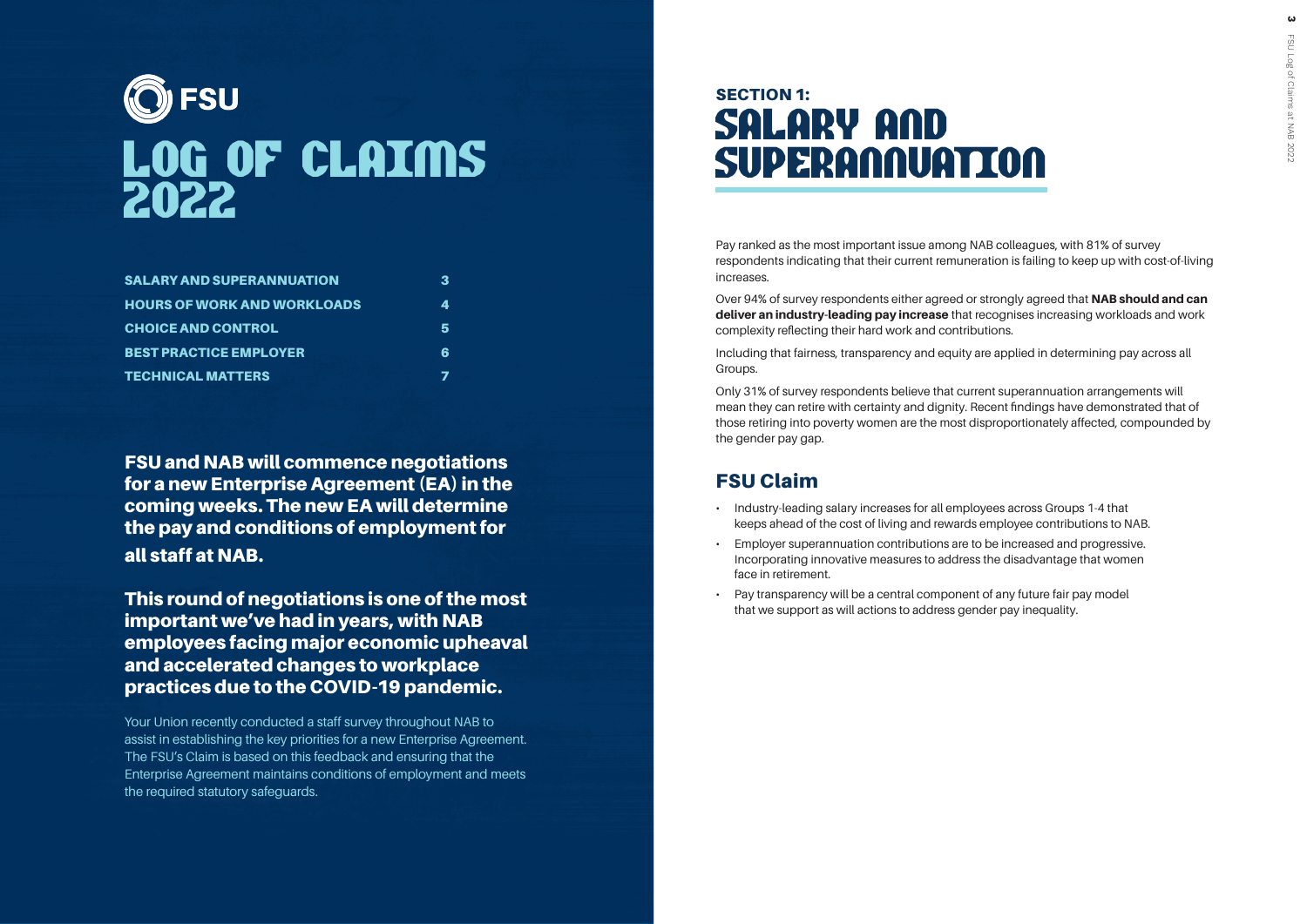

# SECTION 3: CHOICE AND CONTROL

#### **WORKING FROM HOME**

FSU members adapted quickly to the rapid move to work from home arrangement brought about at the onset of the COVID-19 pandemic and would like to see this flexibility continue with 85% of survey respondents indicating that it is important the option remains open into the future.

Installing safeguards around this provision is important as survey results indicate that employees working from home have incurred additional costs (44%), increased hours of work/ workloads (53%), an expectation to always be available (33%) and have not had a health and safety risk assessment carried out (87%).

### FSU Claim

- Work from home should continue to be made available to all employees.
- Employees must have a right to disconnect from work.
- Workers must not be encouraged or rewarded for being constantly connected.
- Records regarding employee working hours including breaks, starting and finishing times, must be kept and made available for inspection by a properly authorised person when required.
- Working from home should not lead to cost shifting from employers to employees.
- Privacy and fundamental rights must be respected.
- Surveillance and performance monitoring is underpinned by principles of privacy, ethics and transparency.
- Technology and equipment required to work from home should be provided by NAB unless otherwise agreed.

#### **FLEXIBLE WORK ARRANGEMENTS**

Members have said that current working hours arrangements play a critical part in their success and wellbeing at work. Choice and control over the hours an employee works are a fundamental principle highlighted in member feedback.

### FSU Claim

- Flexible work arrangements must be based on employee choice and control
- Flexible arrangements for how people work their hours, including working compressed hours arrangements, shorter weeks, or outside the span of hours must not result in a loss of pay.

# SECTION 2: HOURS OF WORK AND WORKLOADS

The ability to complete work within ordinary hours is fundamental to ensuring a healthy work/life balance can be achieved. Over 77% of respondents indicated that they had no confidence current workloads can be achieved within ordinary hours and increasingly 40% indicating they are working before and after their shift daily.

#### Of those working extra hours 87% said they have not been paid.

### FSU Claim

- Additional reasonable hours definition and safeguards for Group 3 and above colleagues to be included in the EA.
- Enhanced overtime provisions and processes to improve access for all employees.
- Increased minimum and relief staffing levels across all departments and Branches to provide for a safe work environment.
- Staffing levels must provide for employees to complete work within ordinary hours.
- Positive obligation on Management to ensure fairness and transparency is a genuine and collaborative process in setting performance objectives.
- Improvements to leave, including but not limited to, the removal of 10 day annual leave block and limitations on shutdown/blackout periods in recognition of the intensification of the working environment.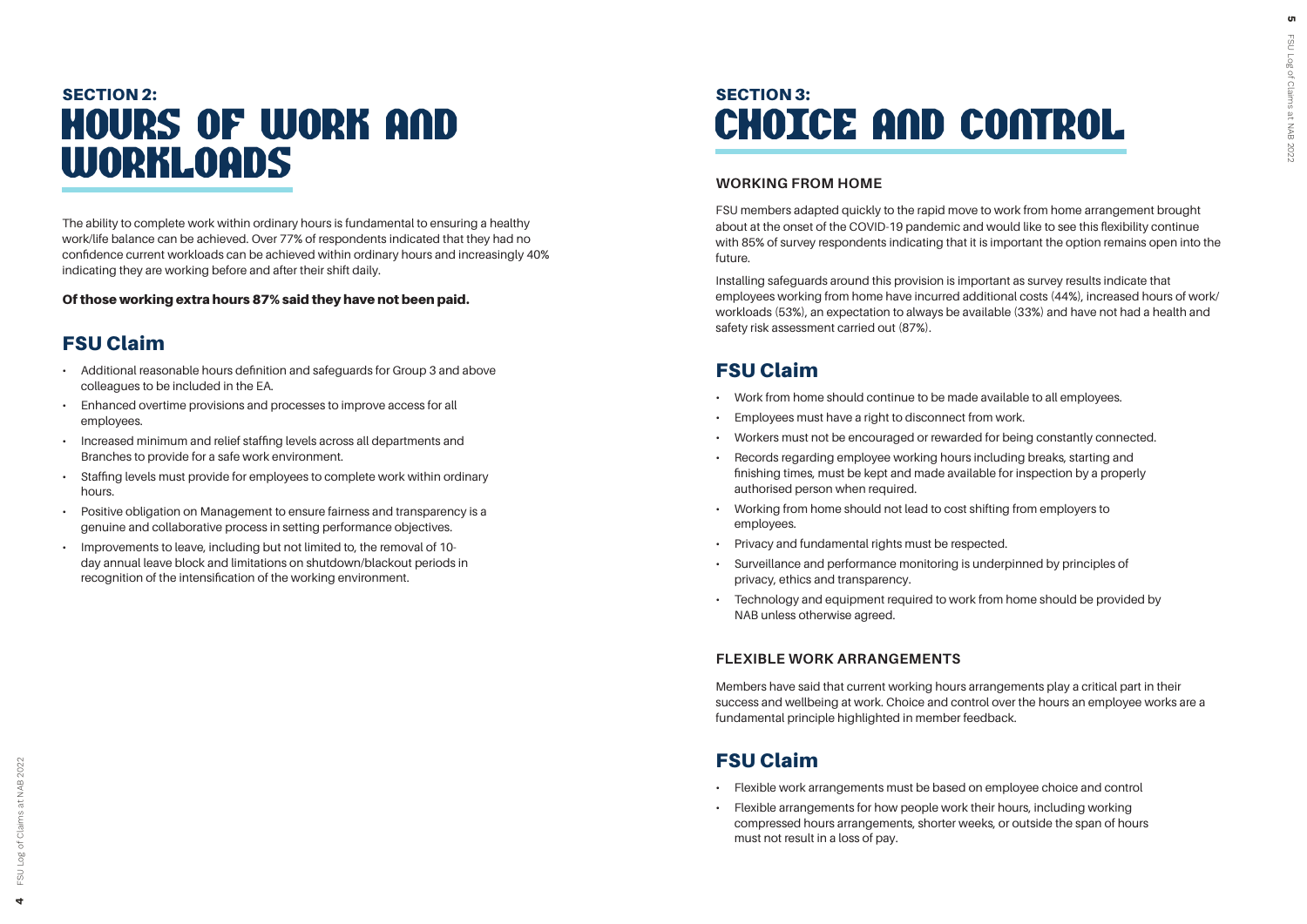# SECTION 6: ENDORSING OUR CLAIM

Right now, in the lead-up to negotiations, it's important that we demonstrate broad support for our Log of Claims.

This will show NAB that we stand together as workers to secure a fair agreement that meets the key aspects of our claim. Click below to cast your vote:

We need to keep growing our union — getting colleagues who aren't members on board, and identifying new workplace leaders, to grow the volunteer network and further develop communication structures.

Leaders and campaign activists are vital to keeping all colleagues up to date and informed about our campaign for a new agreement.

#### Be sure to share this claim with your colleagues.

# SECTION 4: BEST PRACTICE EMPLOYER

Members are proud to work at a progressive and diverse organisation like NAB with 73% of respondents indicating they agree NAB is an inclusive workplace.

Members consider that NAB has an opportunity to meet industry standards with entitlements that support our diverse internal community's needs.

### FSU Claim

## **Support our FSU Members' claim by** [completing the Endorsement form](https://forms.office.com/r/hBuJz27RMF).

- Best practice, progressive leave entitlements should be provided including but not limited to: for people who are transitioning or intend to transition gender; for people experiencing mental health concerns; Grandparents with caring responsibilities; for cultural holidays and obligations. This is along with paid pandemic leave.
- Workers need professional development, training and upskilling to futureproof our careers. Training and development should focus on providing transferable industry skills based on a genuine understanding and utilising our skills so we are future-ready. Provided for and offered in work.
- Regional/Rural job creation and investment to ensure ongoing employment opportunities outside of the major metropolitan cities.
- Change and redundancy provisions should reflect the rapidly evolving nature of the industry and the support that employees require.

# SECTION 5: TECHNICAL MATTERS

Legislative requirements on what's contained in Enterprise Agreements within Australia are often updated or vary. It is important that any new Agreement meets these requirements including in relation to health and safety requirements and employees are not disadvantaged.

### FSU Claim

• Review of NAB Enterprise Agreement to ensure it is compliant with the relevant legislation.